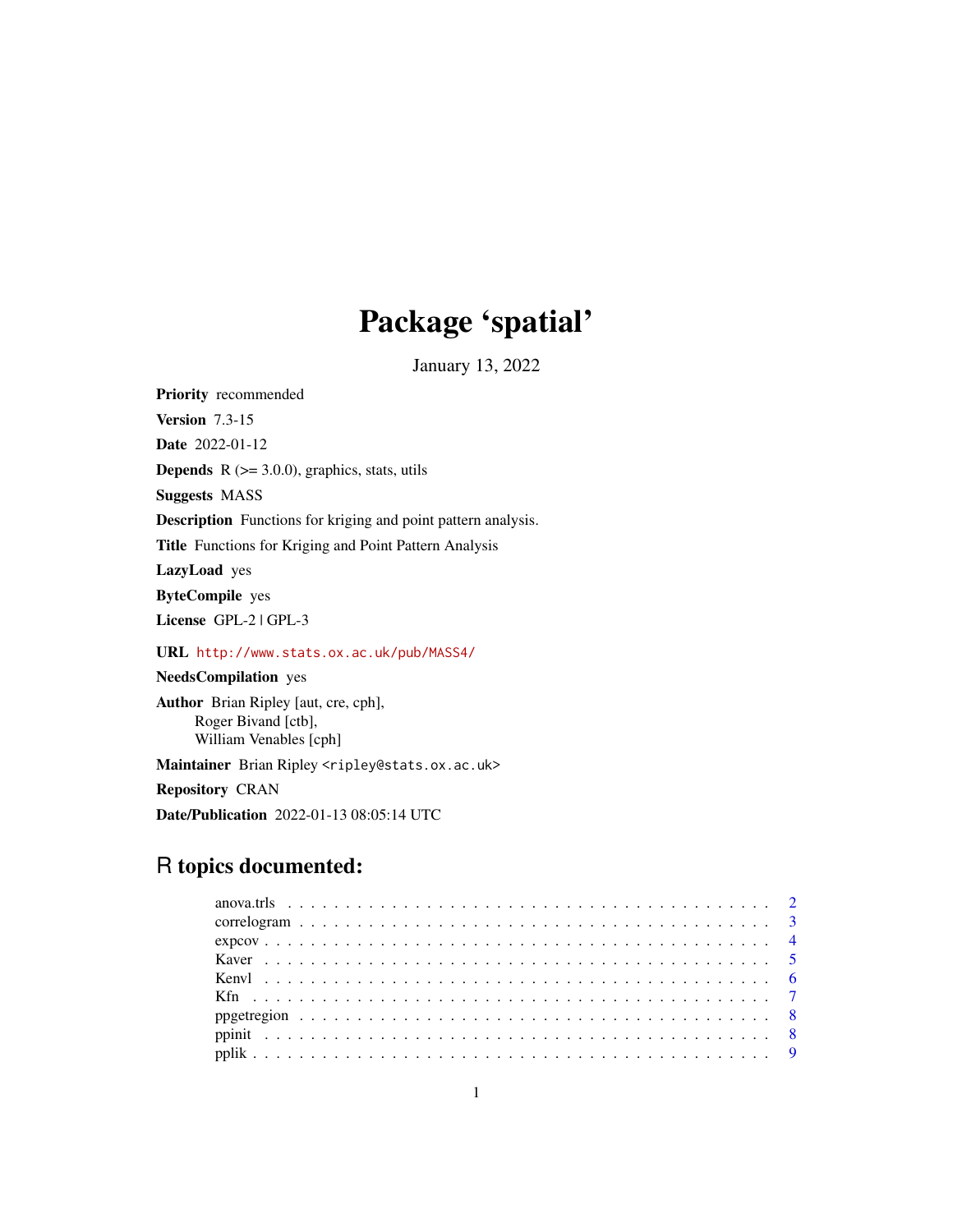#### <span id="page-1-0"></span>2 anova.trls

| Index | 23 |
|-------|----|
|       |    |
|       |    |
|       |    |
|       |    |
|       |    |
|       |    |
|       |    |
|       |    |
|       |    |
|       |    |
|       |    |
|       |    |

anova.trls *Anova tables for fitted trend surface objects*

#### Description

Compute analysis of variance tables for one or more fitted trend surface model objects; where anova.trls is called with multiple objects, it passes on the arguments to anovalist.trls.

#### Usage

## S3 method for class 'trls' anova(object, ...) anovalist.trls(object, ...)

#### Arguments

| object   | A fitted trend surface model object from surf. Is |
|----------|---------------------------------------------------|
| $\cdots$ | Further objects of the same kind                  |

# Value

anova.trls and anovalist.trls return objects corresponding to their printed tabular output.

# References

Venables, W. N. and Ripley, B. D. (2002) *Modern Applied Statistics with S.* Fourth edition. Springer.

# See Also

[surf.ls](#page-17-1)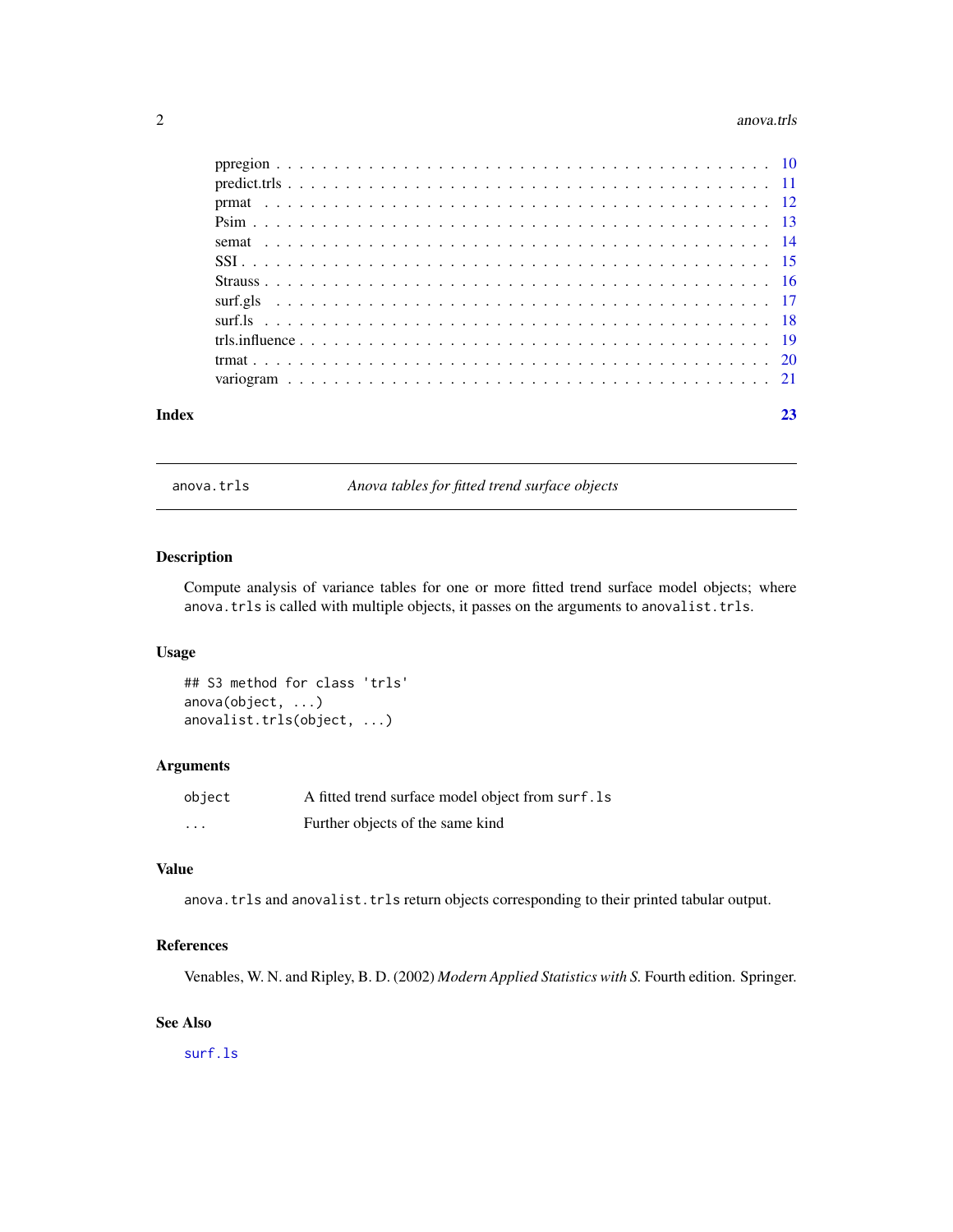# <span id="page-2-0"></span>correlogram 3

#### Examples

```
library(stats)
data(topo, package="MASS")
topo0 <- surf.ls(0, topo)
topo1 <- surf.ls(1, topo)
topo2 \leftarrow surf.ls(2, topo)topo3 \leq -surf.ls(3, topo)topo4 \leftarrow surf.ls(4, topo)anova(topo0, topo1, topo2, topo3, topo4)
summary(topo4)
```
<span id="page-2-1"></span>correlogram *Compute Spatial Correlograms*

# Description

Compute spatial correlograms of spatial data or residuals.

#### Usage

correlogram(krig, nint, plotit = TRUE, ...)

### Arguments

| krig      | trend-surface or kriging object with columns x, y, and z |
|-----------|----------------------------------------------------------|
| nint      | number of bins used                                      |
| plotit    | logical for plotting                                     |
| $\ddotsc$ | parameters for the plot                                  |

#### Details

Divides range of data into nint bins, and computes the covariance for pairs with separation in each bin, then divides by the variance. Returns results for bins with 6 or more pairs.

#### Value

x and y coordinates of the correlogram, and cnt, the number of pairs averaged per bin.

# Side Effects

Plots the correlogram if plotit = TRUE.

#### References

Ripley, B. D. (1981) *Spatial Statistics.* Wiley. Venables, W. N. and Ripley, B. D. (2002) *Modern Applied Statistics with S.* Fourth edition. Springer.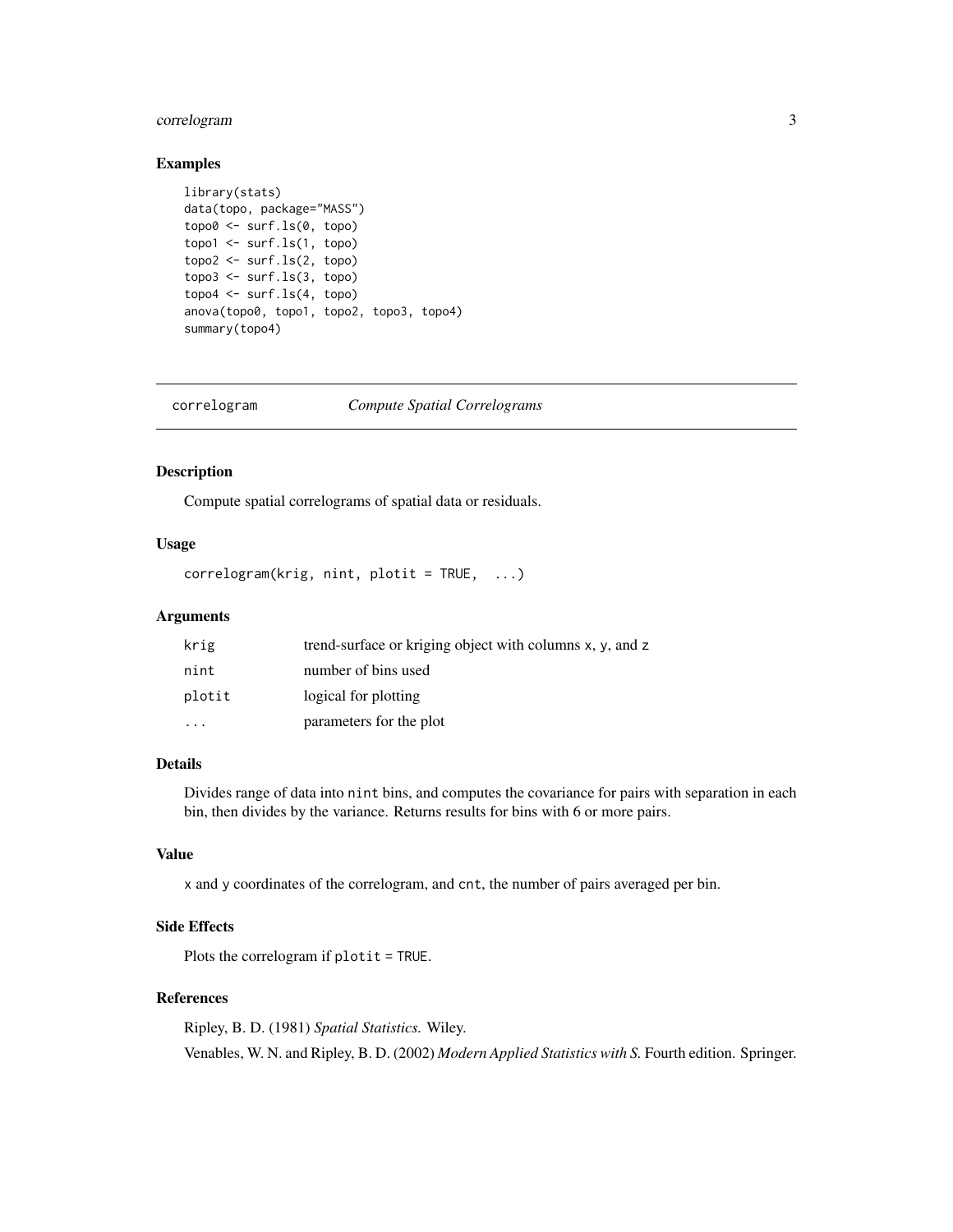#### 4 expression of the state of the state of the state of the state of the state of the state of the state of the state of the state of the state of the state of the state of the state of the state of the state of the state o

#### See Also

[variogram](#page-20-1)

#### Examples

```
data(topo, package="MASS")
topo.kr <- surf.ls(2, topo)
correlogram(topo.kr, 25)
d \leq -\text{seq}(0, 7, 0.1)lines(d, expcov(d, 0.7))
```
#### <span id="page-3-1"></span>expcov *Spatial Covariance Functions*

# <span id="page-3-2"></span>Description

Spatial covariance functions for use with surf.gls.

#### Usage

 $expcov(r, d, alpha = 0, se = 1)$ gaucov(r, d, alpha =  $0$ , se = 1) sphercov(r, d, alpha =  $0$ , se = 1, D = 2)

#### Arguments

|       | vector of distances at which to evaluate the covariance |
|-------|---------------------------------------------------------|
| d     | range parameter                                         |
| alpha | proportion of nugget effect                             |
| se    | standard deviation at distance zero                     |
| D     | dimension of spheres.                                   |

#### Value

vector of covariance values.

### References

Ripley, B. D. (1981) *Spatial Statistics.* Wiley. Venables, W. N. and Ripley, B. D. (2002) *Modern Applied Statistics with S.* Fourth edition. Springer.

#### See Also

[surf.gls](#page-16-1)

<span id="page-3-0"></span>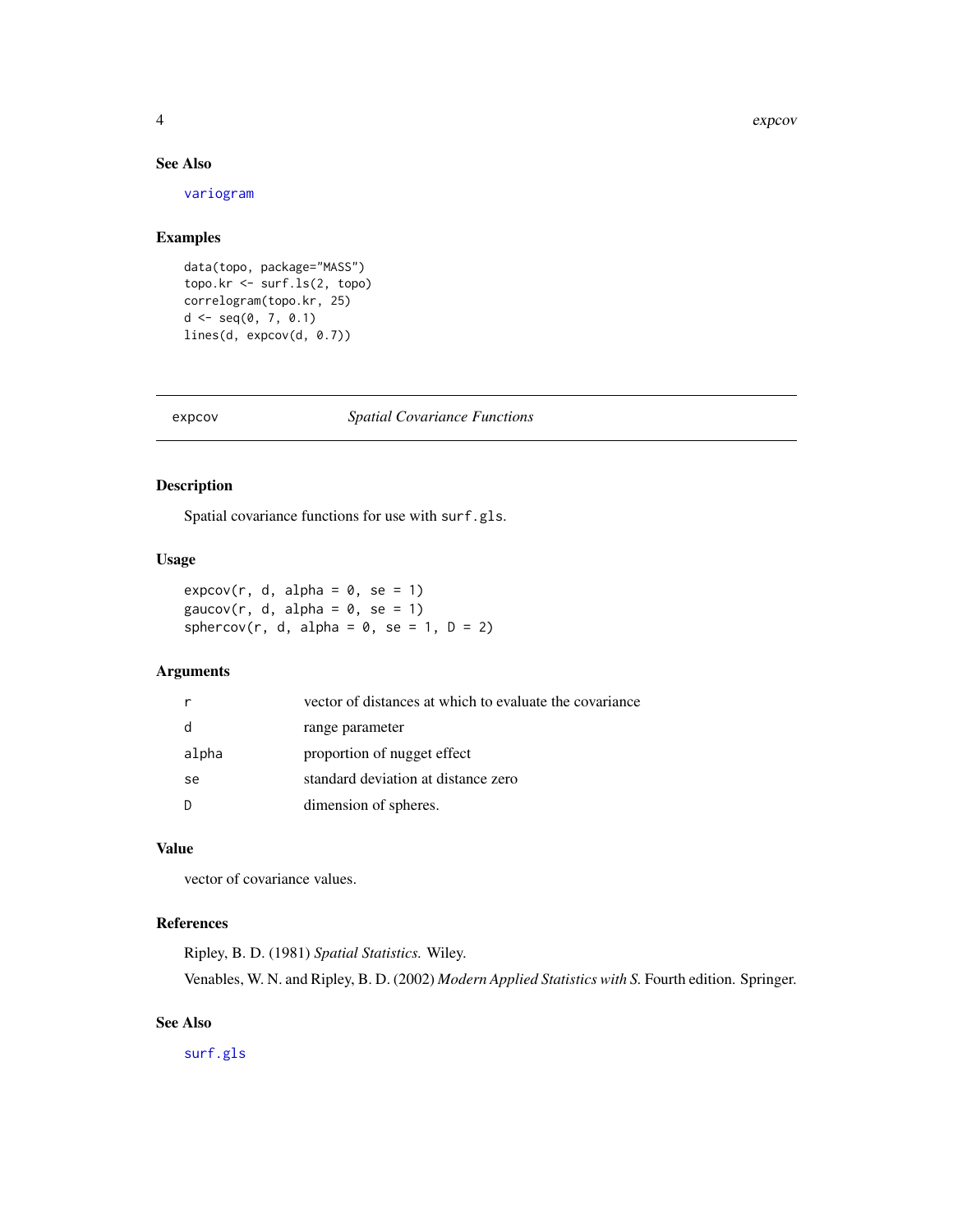#### <span id="page-4-0"></span>Kaver 5

# Examples

```
data(topo, package="MASS")
topo.kr <- surf.ls(2, topo)
correlogram(topo.kr, 25)
d \leq -\text{seq}(0, 7, 0.1)lines(d, expcov(d, 0.7))
```
<span id="page-4-1"></span>Kaver *Average K-functions from Simulations*

## Description

Forms the average of a series of (usually simulated) K-functions.

#### Usage

Kaver(fs, nsim, ...)

#### **Arguments**

| fs                      | full scale for K-fn                            |
|-------------------------|------------------------------------------------|
| nsim                    | number of simulations                          |
| $\cdot$ $\cdot$ $\cdot$ | arguments to simulate one point process object |

# Value

list with components x and y of the average K-fn on L-scale.

# References

Ripley, B. D. (1981) *Spatial Statistics.* Wiley. Venables, W. N. and Ripley, B. D. (2002) *Modern Applied Statistics with S.* Fourth edition. Springer.

#### See Also

[Kfn](#page-6-1), [Kenvl](#page-5-1)

```
towns <- ppinit("towns.dat")
par(pty="s")
plot(Kfn(towns, 40), type="b")
plot(Kfn(towns, 10), type="b", xlab="distance", ylab="L(t)")
for(i in 1:10) lines(Kfn(Psim(69), 10))
lims <- Kenvl(10,100,Psim(69))
lines(lims$x,lims$lower, lty=2, col="green")
lines(lims$x,lims$upper, lty=2, col="green")
lines(Kaver(10,25,Strauss(69,0.5,3.5)), col="red")
```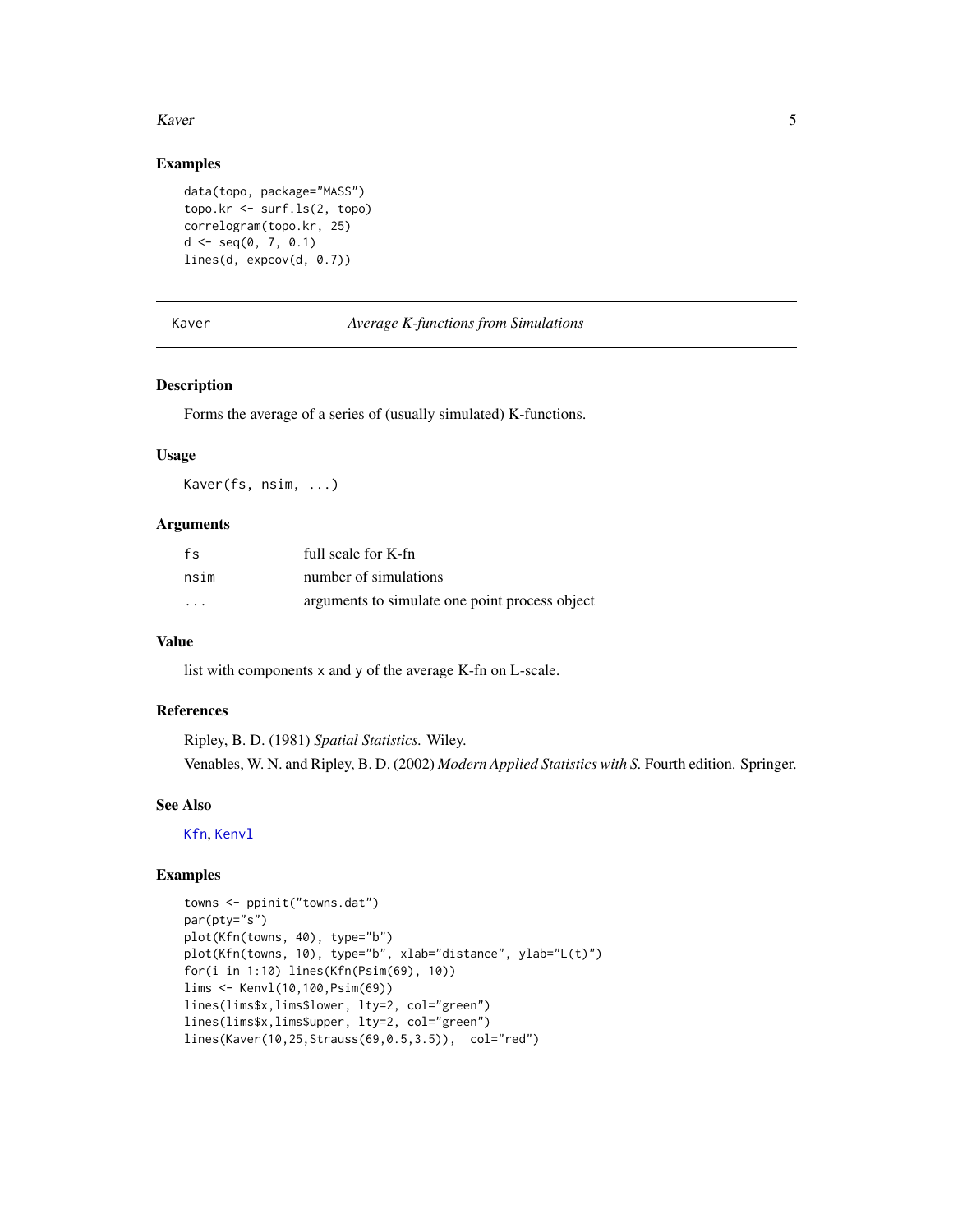<span id="page-5-1"></span><span id="page-5-0"></span>

Computes envelope (upper and lower limits) and average of simulations of K-fns

#### Usage

Kenvl(fs, nsim, ...)

# Arguments

| fs                      | full scale for K-fn                 |
|-------------------------|-------------------------------------|
| nsim                    | number of simulations               |
| $\cdot$ $\cdot$ $\cdot$ | arguments to produce one simulation |

#### Value

list with components

| x     | distances        |
|-------|------------------|
| lower | min of K-fns     |
| upper | max of K-fns     |
| aver  | average of K-fns |

# References

Ripley, B. D. (1981) *Spatial Statistics.* Wiley. Venables, W. N. and Ripley, B. D. (2002) *Modern Applied Statistics with S.* Fourth edition. Springer.

#### See Also

[Kfn](#page-6-1), [Kaver](#page-4-1)

```
towns <- ppinit("towns.dat")
par(pty="s")
plot(Kfn(towns, 40), type="b")
plot(Kfn(towns, 10), type="b", xlab="distance", ylab="L(t)")
for(i in 1:10) lines(Kfn(Psim(69), 10))
lims <- Kenvl(10,100,Psim(69))
lines(lims$x,lims$lower, lty=2, col="green")
lines(lims$x,lims$upper, lty=2, col="green")
lines(Kaver(10,25,Strauss(69,0.5,3.5)), col="red")
```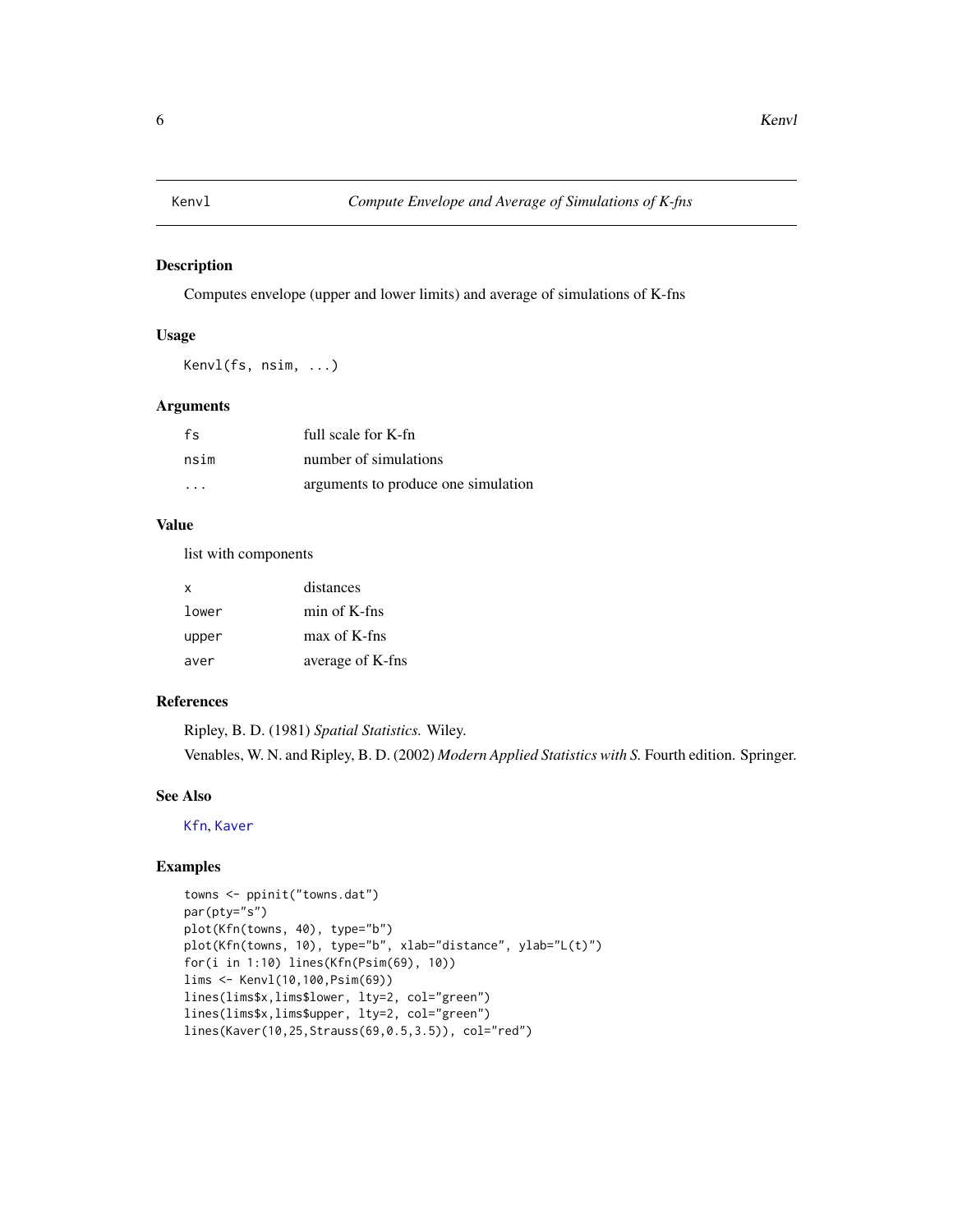<span id="page-6-1"></span><span id="page-6-0"></span>

Actually computes  $L = \sqrt{K/\pi}$ .

# Usage

Kfn(pp, fs, k=100)

# Arguments

| pp | a list such as a pp object, including components x and y |
|----|----------------------------------------------------------|
| fs | full scale of the plot                                   |
| k  | number of regularly spaced distances in $(0, fs)$        |

# Details

relies on the domain D having been set by ppinit or ppregion.

#### Value

A list with components

| X    | vector of distances                                                  |
|------|----------------------------------------------------------------------|
| У    | vector of L-fn values                                                |
| k    | number of distances returned – may be less than k if fs is too large |
| dmin | minimum distance between pair of points                              |
| lm   | maximum deviation from $L(t) = t$                                    |

# References

Ripley, B. D. (1981) *Spatial Statistics.* Wiley. Venables, W. N. and Ripley, B. D. (2002) *Modern Applied Statistics with S.* Fourth edition. Springer.

# See Also

[ppinit](#page-7-1), [ppregion](#page-9-1), [Kaver](#page-4-1), [Kenvl](#page-5-1)

```
towns <- ppinit("towns.dat")
par(pty="s")
plot(Kfn(towns, 10), type="s", xlab="distance", ylab="L(t)")
```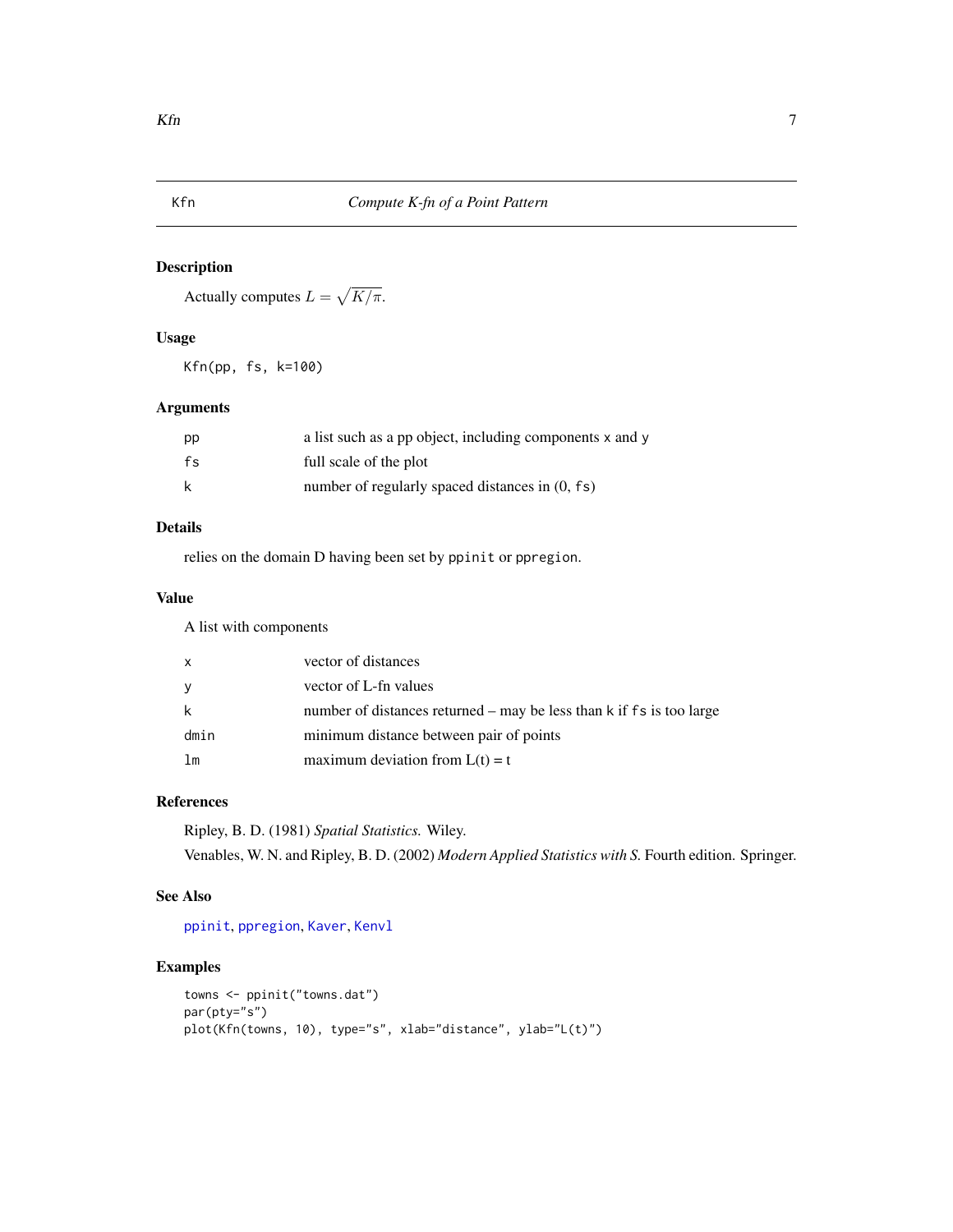<span id="page-7-2"></span><span id="page-7-0"></span>

Retrieves the rectangular domain (x1, xu)  $\times$  (y1, yu) from the underlying C code.

#### Usage

```
ppgetregion()
```
# Value

A vector of length four with names c("xl","xu","yl","yu").

# References

Venables, W. N. and Ripley, B. D. (2002) *Modern Applied Statistics with S.* Fourth edition. Springer.

# See Also

[ppregion](#page-9-1)

<span id="page-7-1"></span>ppinit *Read a Point Process Object from a File*

#### Description

Read a file in standard format and create a point process object.

#### Usage

ppinit(file)

# Arguments

file string giving file name

## Details

The file should contain the number of points a header (ignored) xl xu yl yu scale x y (repeated n times)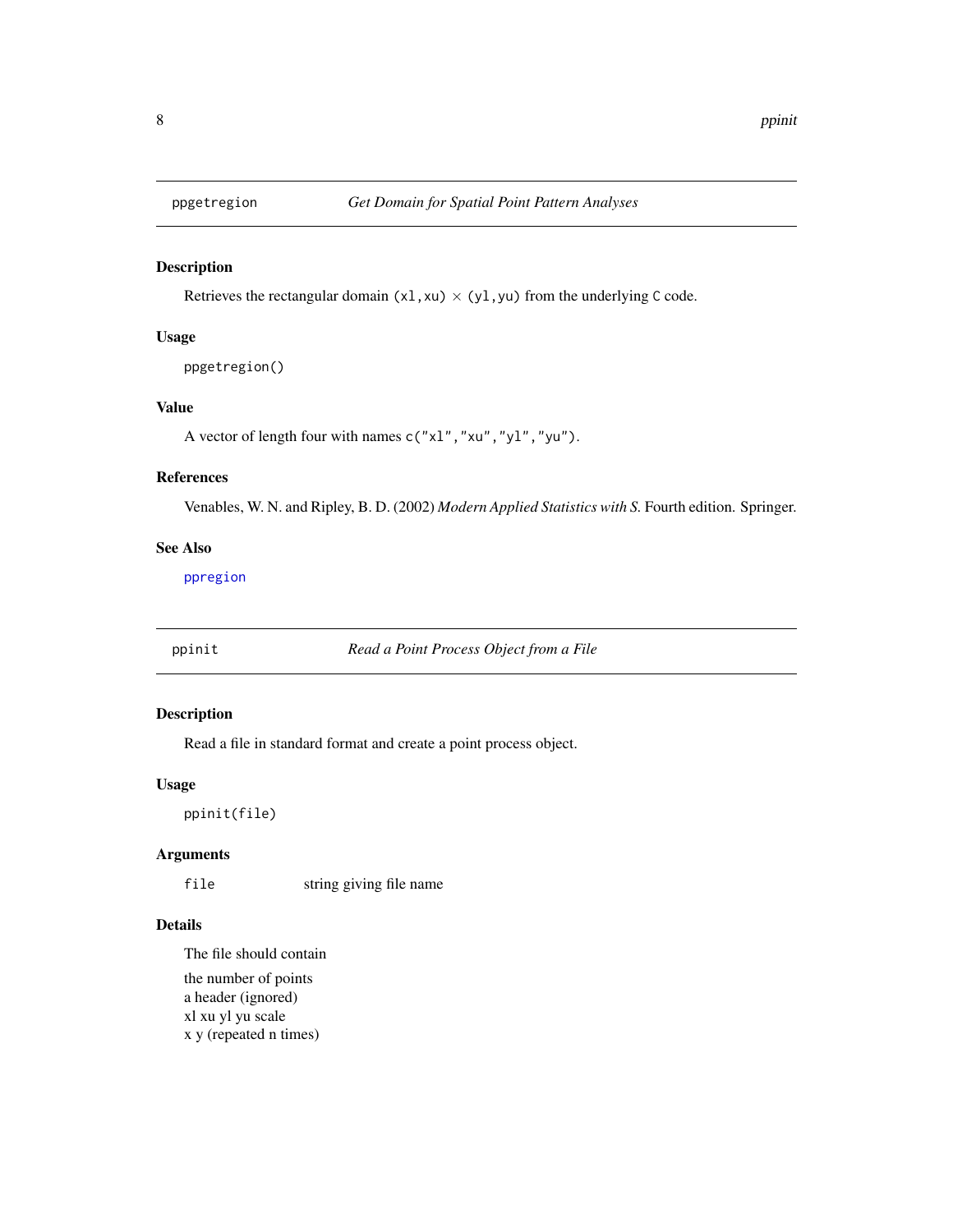#### <span id="page-8-0"></span>pplik to the control of the control of the control of the control of the control of the control of the control of the control of the control of the control of the control of the control of the control of the control of the

# Value

class "pp" object with components x, y, xl, xu, yl, yu

#### Side Effects

Calls ppregion to set the domain.

#### References

Venables, W. N. and Ripley, B. D. (2002) *Modern Applied Statistics with S.* Fourth edition. Springer.

#### See Also

[ppregion](#page-9-1)

# Examples

```
towns <- ppinit("towns.dat")
par(pty="s")
plot(Kfn(towns, 10), type="b", xlab="distance", ylab="L(t)")
```
pplik *Pseudo-likelihood Estimation of a Strauss Spatial Point Process*

#### Description

Pseudo-likelihood estimation of a Strauss spatial point process.

#### Usage

pplik(pp, R, ng=50, trace=FALSE)

#### Arguments

| pp    | a pp object                                                               |
|-------|---------------------------------------------------------------------------|
| R     | the fixed parameter R                                                     |
| ng    | use a ng x ng grid with border R in the domain for numerical integration. |
| trace | logical? Should function evaluations be printed?                          |

# Value

estimate for c in the interval  $[0, 1]$ .

#### References

Ripley, B. D. (1988) *Statistical Inference for Spatial Processes.* Cambridge. Venables, W. N. and Ripley, B. D. (2002) *Modern Applied Statistics with S.* Fourth edition. Springer.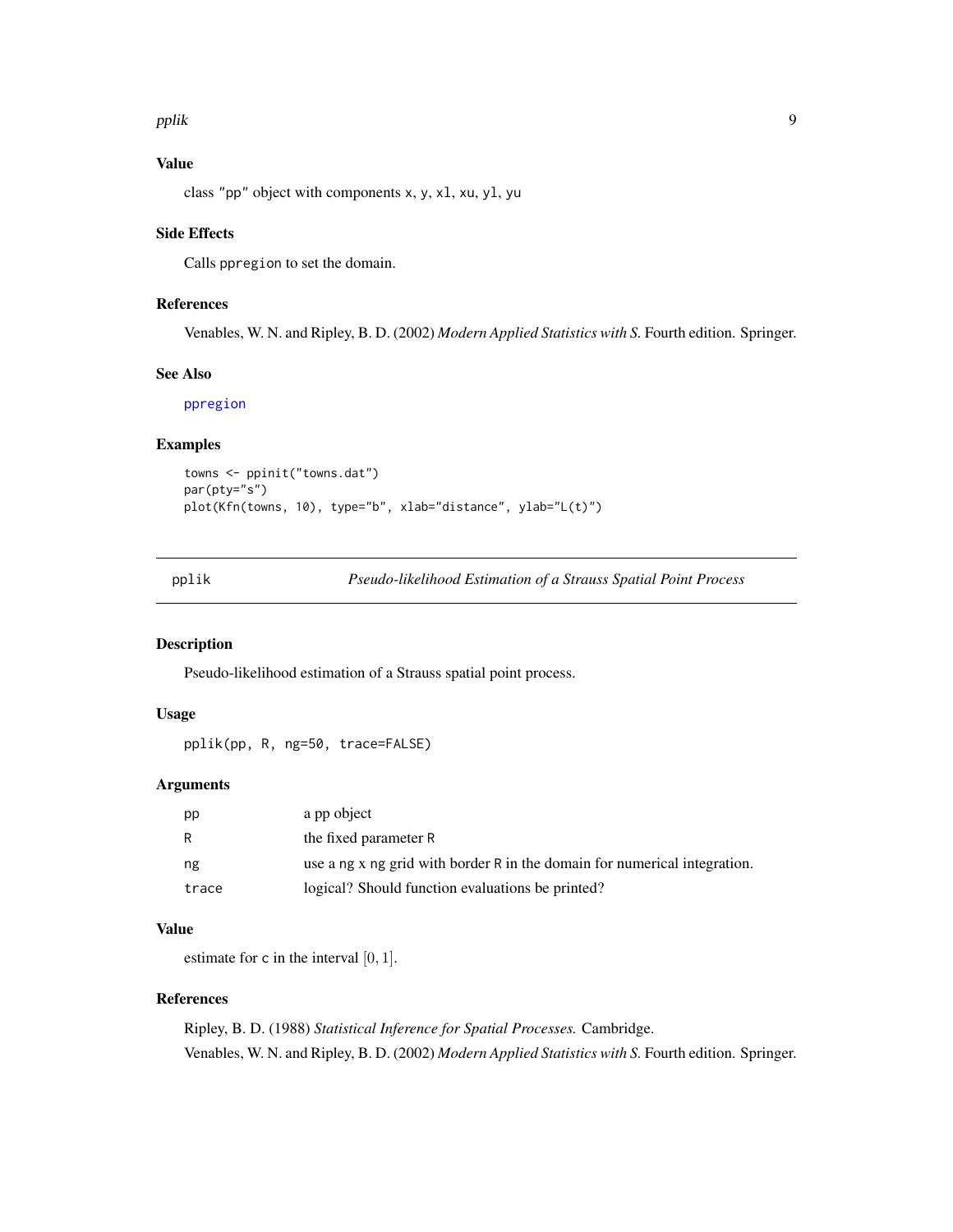#### 10 ppregion and the set of the set of the set of the set of the set of the set of the set of the set of the set of the set of the set of the set of the set of the set of the set of the set of the set of the set of the set

# See Also

[Strauss](#page-15-1)

# Examples

```
pines <- ppinit("pines.dat")
pplik(pines, 0.7)
```
<span id="page-9-1"></span>ppregion *Set Domain for Spatial Point Pattern Analyses*

# Description

Sets the rectangular domain  $(x1, xu) \times (y1, yu)$ .

# Usage

ppregion( $x1 = 0$ ,  $xu = 1$ ,  $y1 = 0$ ,  $yu = 1$ )

# Arguments

| xl | Either x1 or a list containing components x1, xu, y1, yu (such as a point-process<br>object) |
|----|----------------------------------------------------------------------------------------------|
| xu |                                                                                              |
| vl |                                                                                              |
| yu |                                                                                              |

# Value

none

# Side Effects

initializes variables in the C subroutines.

# References

Venables, W. N. and Ripley, B. D. (2002) *Modern Applied Statistics with S.* Fourth edition. Springer.

#### See Also

[ppinit](#page-7-1), [ppgetregion](#page-7-2)

<span id="page-9-0"></span>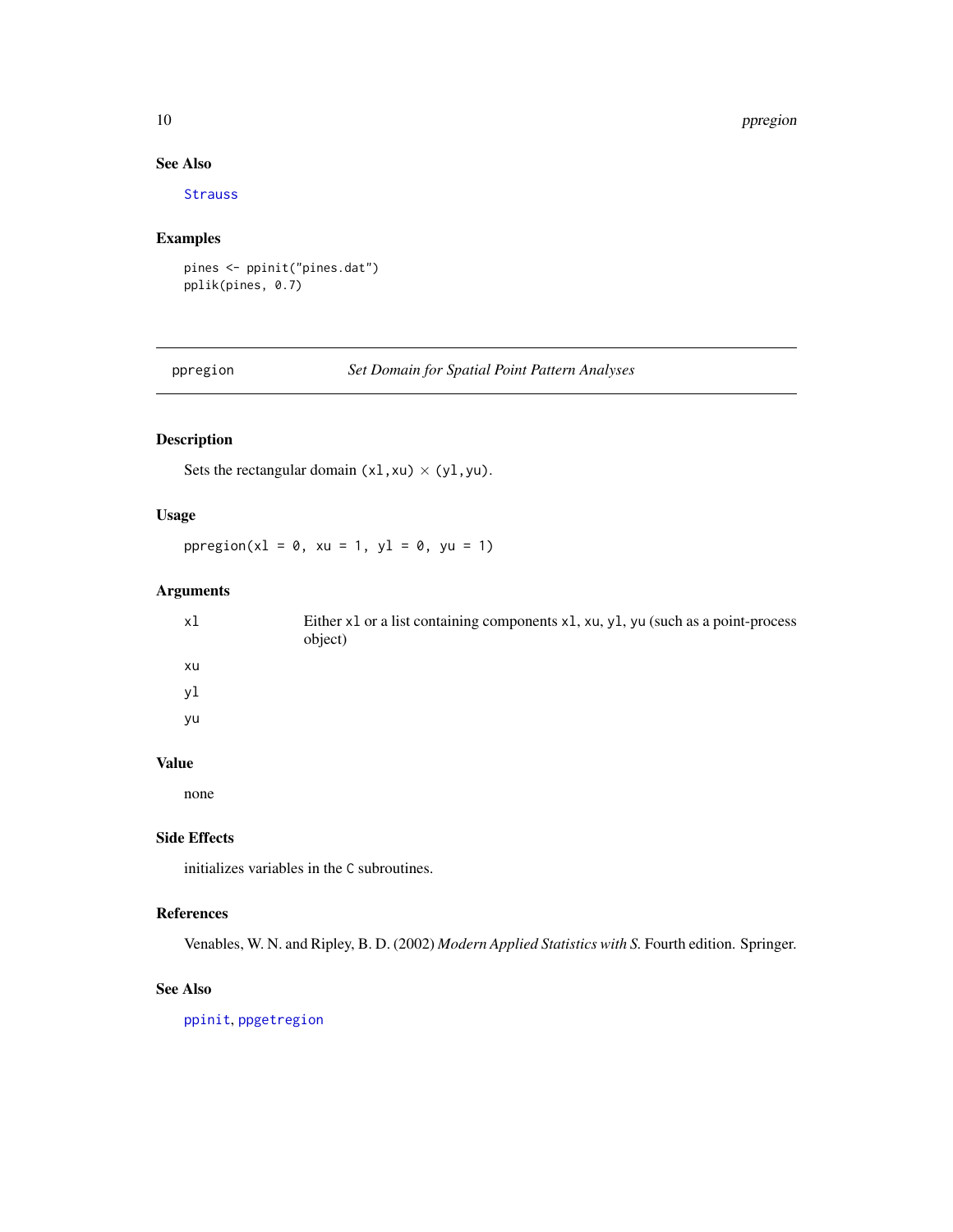<span id="page-10-0"></span>

Predicted values based on trend surface model object

# Usage

```
## S3 method for class 'trls'
predict(object, x, y, ...)
```
# Arguments

| object | Fitted trend surface model object returned by surf. 1s  |
|--------|---------------------------------------------------------|
| X      | Vector of prediction location eastings (x coordinates)  |
| У      | Vector of prediction location northings (y coordinates) |
|        | further arguments passed to or from other methods.      |

#### Value

predict.trls produces a vector of predictions corresponding to the prediction locations. To display the output with image or contour, use trmat or convert the returned vector to matrix form.

#### References

Venables, W. N. and Ripley, B. D. (2002) *Modern Applied Statistics with S.* Fourth edition. Springer.

#### See Also

[surf.ls](#page-17-1), [trmat](#page-19-1)

```
data(topo, package="MASS")
topo2 <- surf.ls(2, topo)
topo4 <- surf.ls(4, topo)
x \leq c(1.78, 2.21)y \leq -c(6.15, 6.15)z2 <- predict(topo2, x, y)
z4 \leftarrow \text{predict}(\text{topo4}, x, y)cat("2nd order predictions:", z2, "\n4th order predictions:", z4, "\n")
```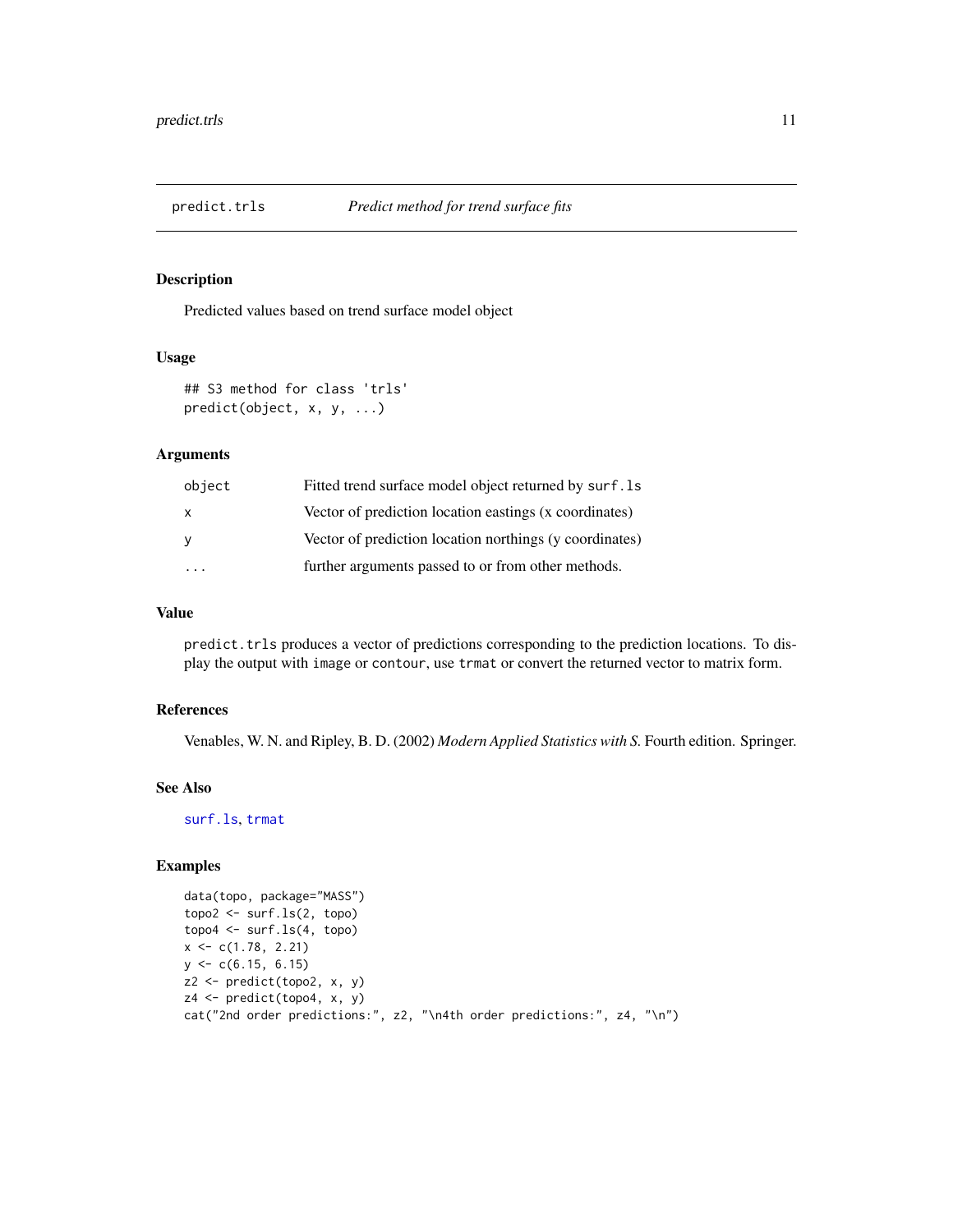<span id="page-11-1"></span><span id="page-11-0"></span>

Evaluate Kriging surface over a grid.

#### Usage

prmat(obj, xl, xu, yl, yu, n)

# Arguments

| obj | object returned by surf.gls         |
|-----|-------------------------------------|
| xl  | limits of the rectangle for grid    |
| xu  |                                     |
| yl  |                                     |
| yu  |                                     |
| n   | use n x n grid within the rectangle |

# Value

list with components x, y and z suitable for contour and image.

# References

Ripley, B. D. (1981) *Spatial Statistics.* Wiley.

Venables, W. N. and Ripley, B. D. (2002) *Modern Applied Statistics with S.* Fourth edition. Springer.

# See Also

[surf.gls](#page-16-1), [trmat](#page-19-1), [semat](#page-13-1)

```
data(topo, package="MASS")
topo.kr <- surf.gls(2, expcov, topo, d=0.7)
prsurf <- prmat(topo.kr, 0, 6.5, 0, 6.5, 50)
contour(prsurf, levels=seq(700, 925, 25))
```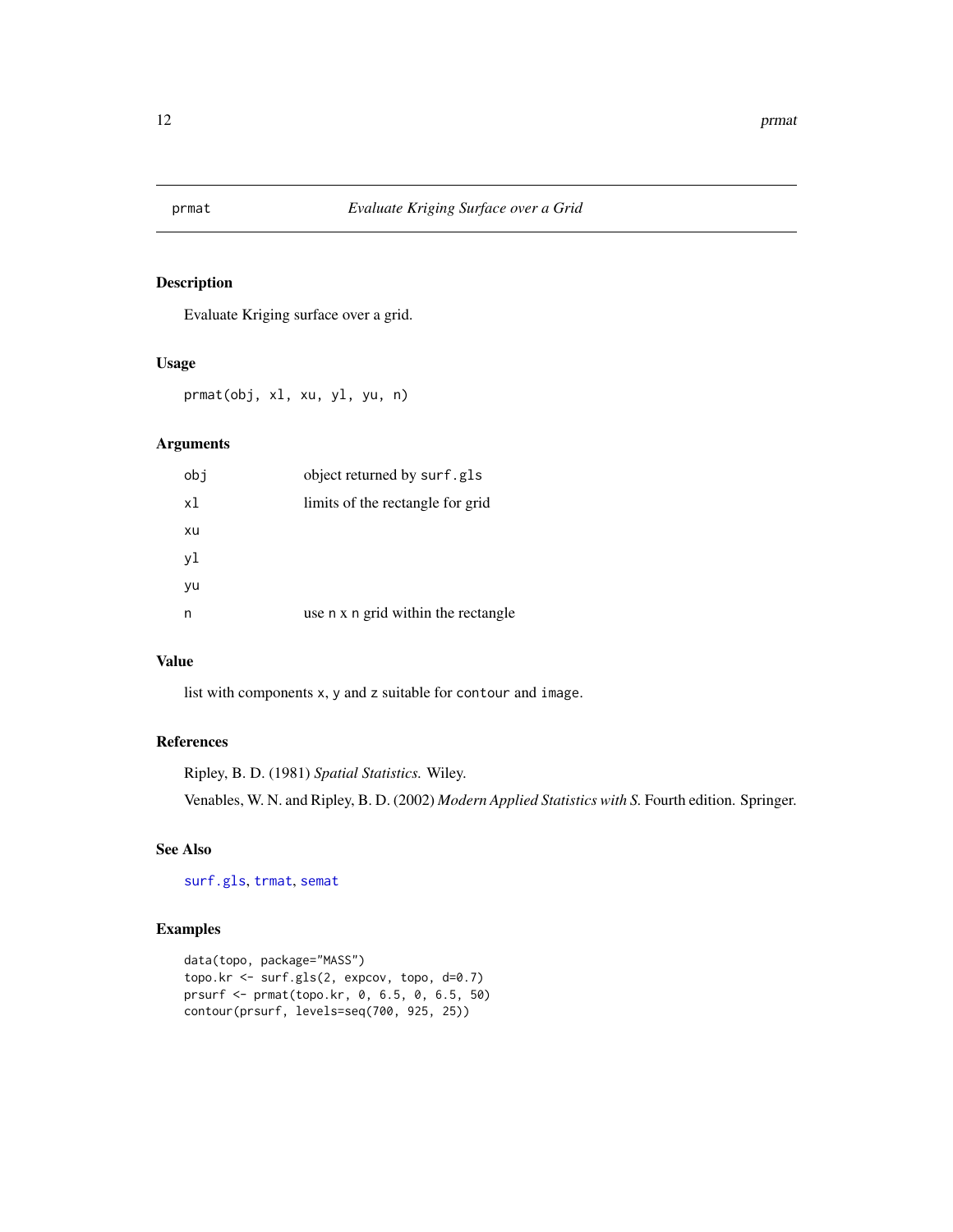<span id="page-12-1"></span><span id="page-12-0"></span>

Simulate Binomial spatial point process.

# Usage

Psim(n)

# Arguments

n number of points

#### Details

relies on the region being set by ppinit or ppregion.

#### Value

list of vectors of x and y coordinates.

# Side Effects

uses the random number generator.

#### References

Ripley, B. D. (1981) *Spatial Statistics.* Wiley. Venables, W. N. and Ripley, B. D. (2002) *Modern Applied Statistics with S.* Fourth edition. Springer.

# See Also

[SSI](#page-14-1), [Strauss](#page-15-1)

```
towns <- ppinit("towns.dat")
par(pty="s")
plot(Kfn(towns, 10), type="s", xlab="distance", ylab="L(t)")
for(i in 1:10) lines(Kfn(Psim(69), 10))
```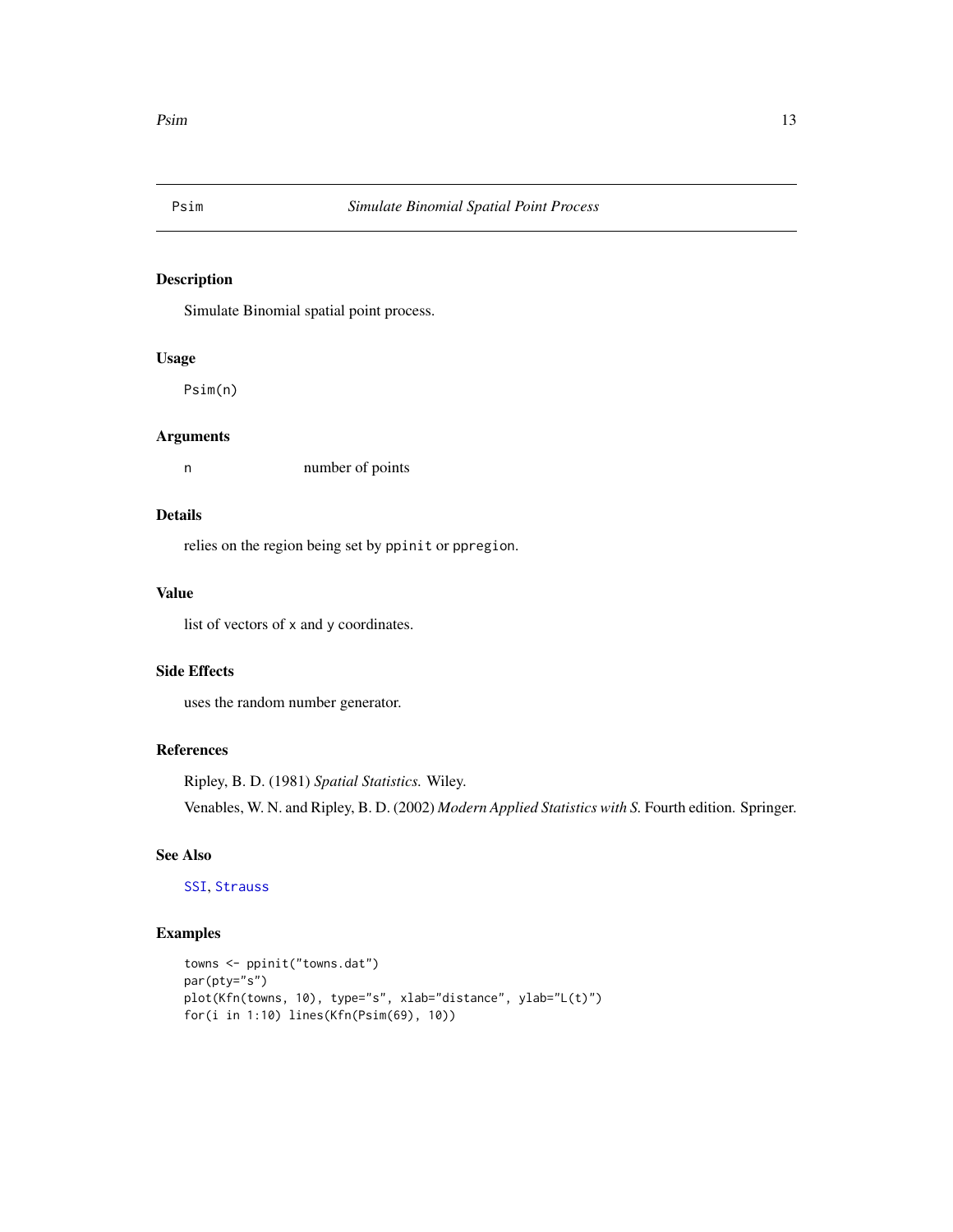<span id="page-13-1"></span><span id="page-13-0"></span>

Evaluate Kriging standard error of prediction over a grid.

#### Usage

semat(obj, xl, xu, yl, yu, n, se)

# Arguments

| obj | object returned by surf.gls                                                                                                                                  |
|-----|--------------------------------------------------------------------------------------------------------------------------------------------------------------|
| x1  | limits of the rectangle for grid                                                                                                                             |
| xu  |                                                                                                                                                              |
| yl  |                                                                                                                                                              |
| yu  |                                                                                                                                                              |
| n   | use n x n grid within the rectangle                                                                                                                          |
| se  | standard error at distance zero as a multiple of the supplied covariance. Other-<br>wise estimated, and it assumed that a correlation function was supplied. |

#### Value

list with components x, y and z suitable for contour and image.

# References

Ripley, B. D. (1981) *Spatial Statistics.* Wiley. Venables, W. N. and Ripley, B. D. (2002) *Modern Applied Statistics with S.* Fourth edition. Springer.

# See Also

[surf.gls](#page-16-1), [trmat](#page-19-1), [prmat](#page-11-1)

```
data(topo, package="MASS")
topo.kr <- surf.gls(2, expcov, topo, d=0.7)
prsurf <- prmat(topo.kr, 0, 6.5, 0, 6.5, 50)
contour(prsurf, levels=seq(700, 925, 25))
sesurf <- semat(topo.kr, 0, 6.5, 0, 6.5, 30)
contour(sesurf, levels=c(22,25))
```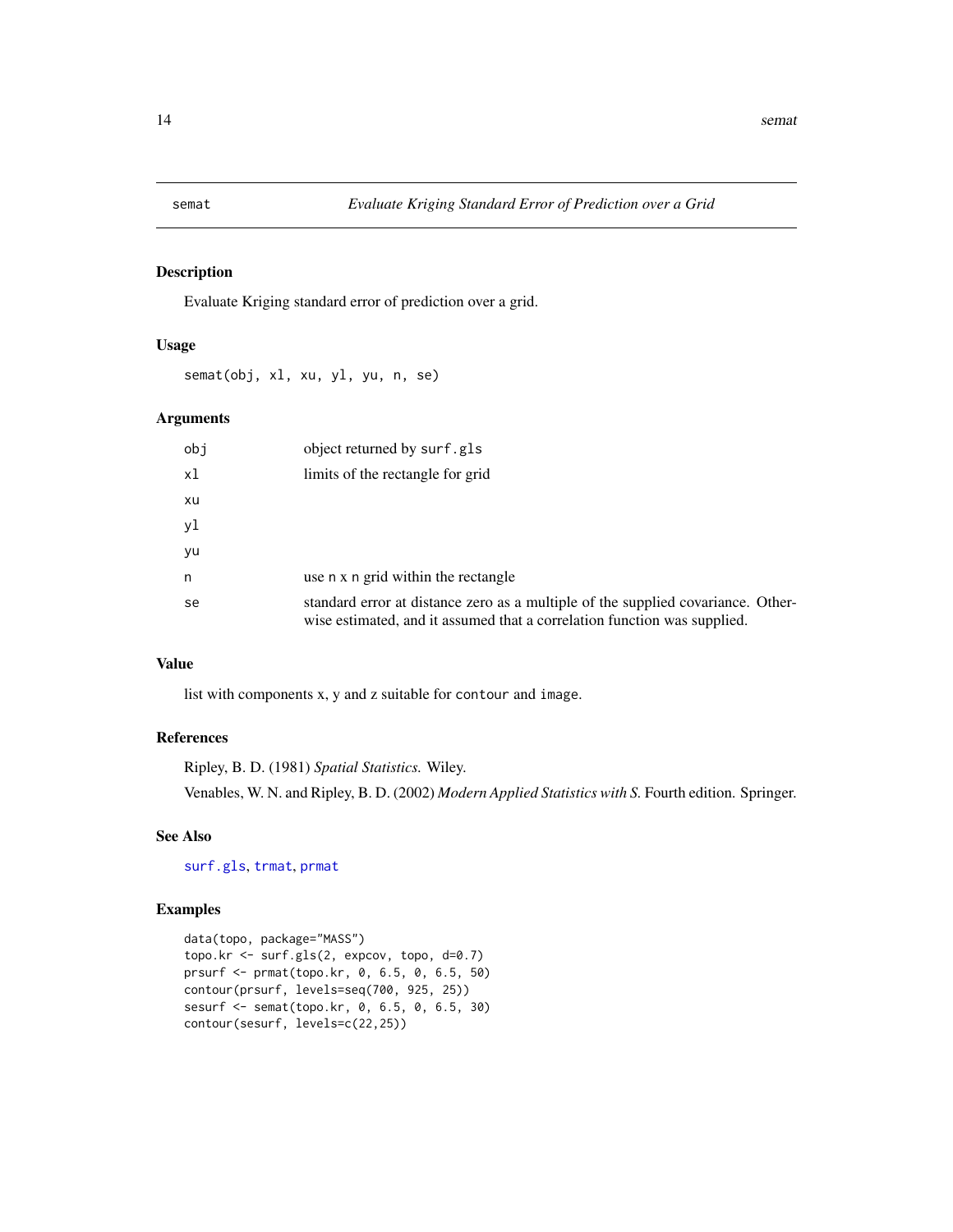<span id="page-14-1"></span><span id="page-14-0"></span>Simulates SSI (sequential spatial inhibition) point process.

#### Usage

SSI(n, r)

# Arguments

| n | number of points    |
|---|---------------------|
| r | inhibition distance |

# Details

uses the region set by ppinit or ppregion.

# Value

list of vectors of x and y coordinates

# Side Effects

uses the random number generator.

#### Warnings

will never return if r is too large and it cannot place n points.

#### References

Ripley, B. D. (1981) *Spatial Statistics.* Wiley. Venables, W. N. and Ripley, B. D. (2002) *Modern Applied Statistics with S.* Fourth edition. Springer.

#### See Also

# [Psim](#page-12-1), [Strauss](#page-15-1)

```
towns <- ppinit("towns.dat")
par(pty = "s")plot(Kfn(towns, 10), type = "b", xlab = "distance", ylab = "L(t)")
lines(Kaver(10, 25, SSI(69, 1.2)))
```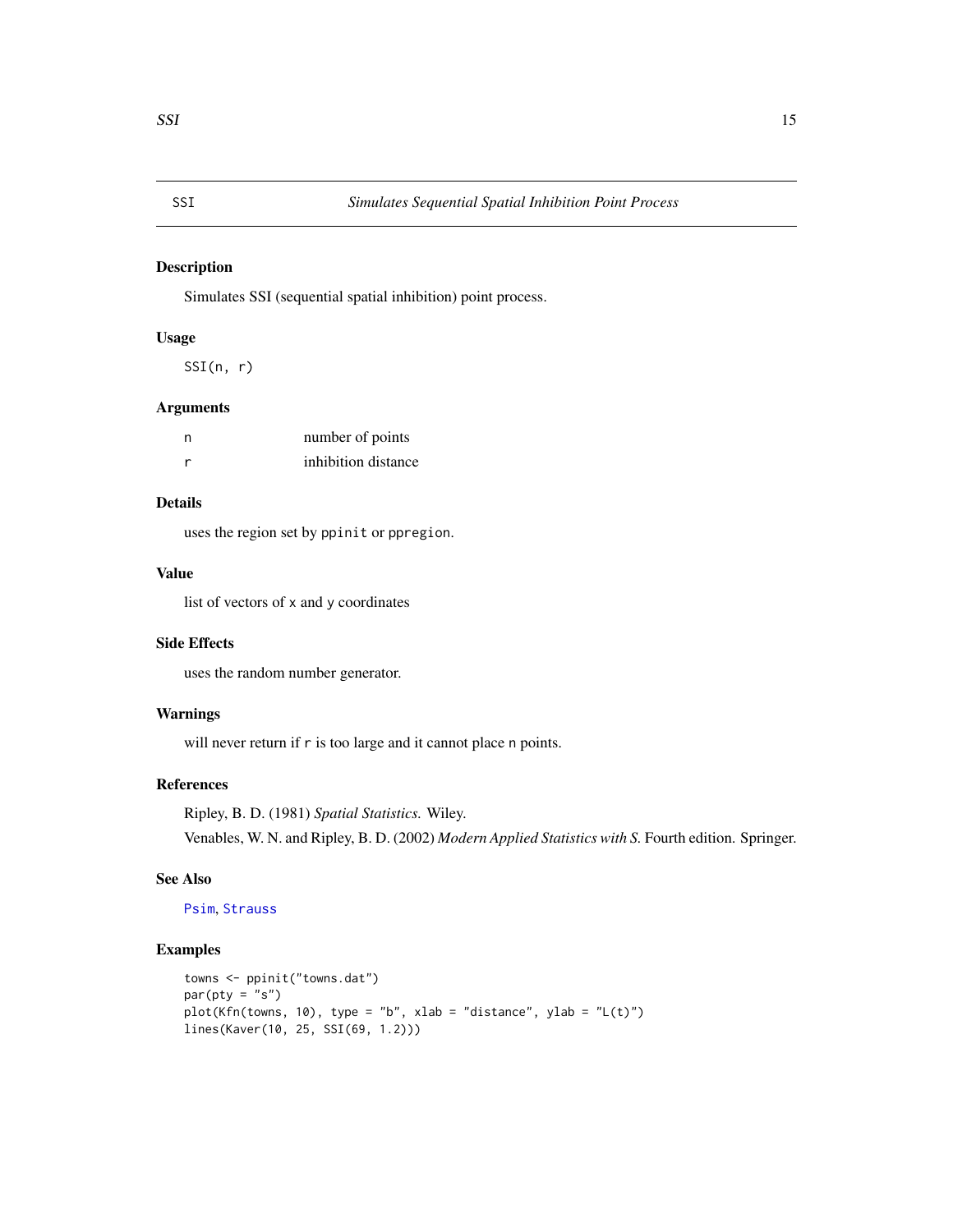<span id="page-15-1"></span><span id="page-15-0"></span>

Simulates Strauss spatial point process.

#### Usage

Strauss( $n, c=0, r$ )

#### Arguments

| n | number of points                                                                      |
|---|---------------------------------------------------------------------------------------|
| C | parameter c in $[0, 1]$ . c = 0 corresponds to complete inhibition at distances up to |
|   | inhibition distance                                                                   |

# Details

Uses spatial birth-and-death process for 4n steps, or for 40n steps starting from a binomial pattern on the first call from an other function. Uses the region set by ppinit or ppregion.

# Value

list of vectors of  $x$  and  $y$  coordinates

#### Side Effects

uses the random number generator

#### References

Ripley, B. D. (1981) *Spatial Statistics.* Wiley.

Venables, W. N. and Ripley, B. D. (2002) *Modern Applied Statistics with S.* Fourth edition. Springer.

#### See Also

[Psim](#page-12-1), [SSI](#page-14-1)

```
towns <- ppinit("towns.dat")
par(pty="s")
plot(Kfn(towns, 10), type="b", xlab="distance", ylab="L(t)")
lines(Kaver(10, 25, Strauss(69,0.5,3.5)))
```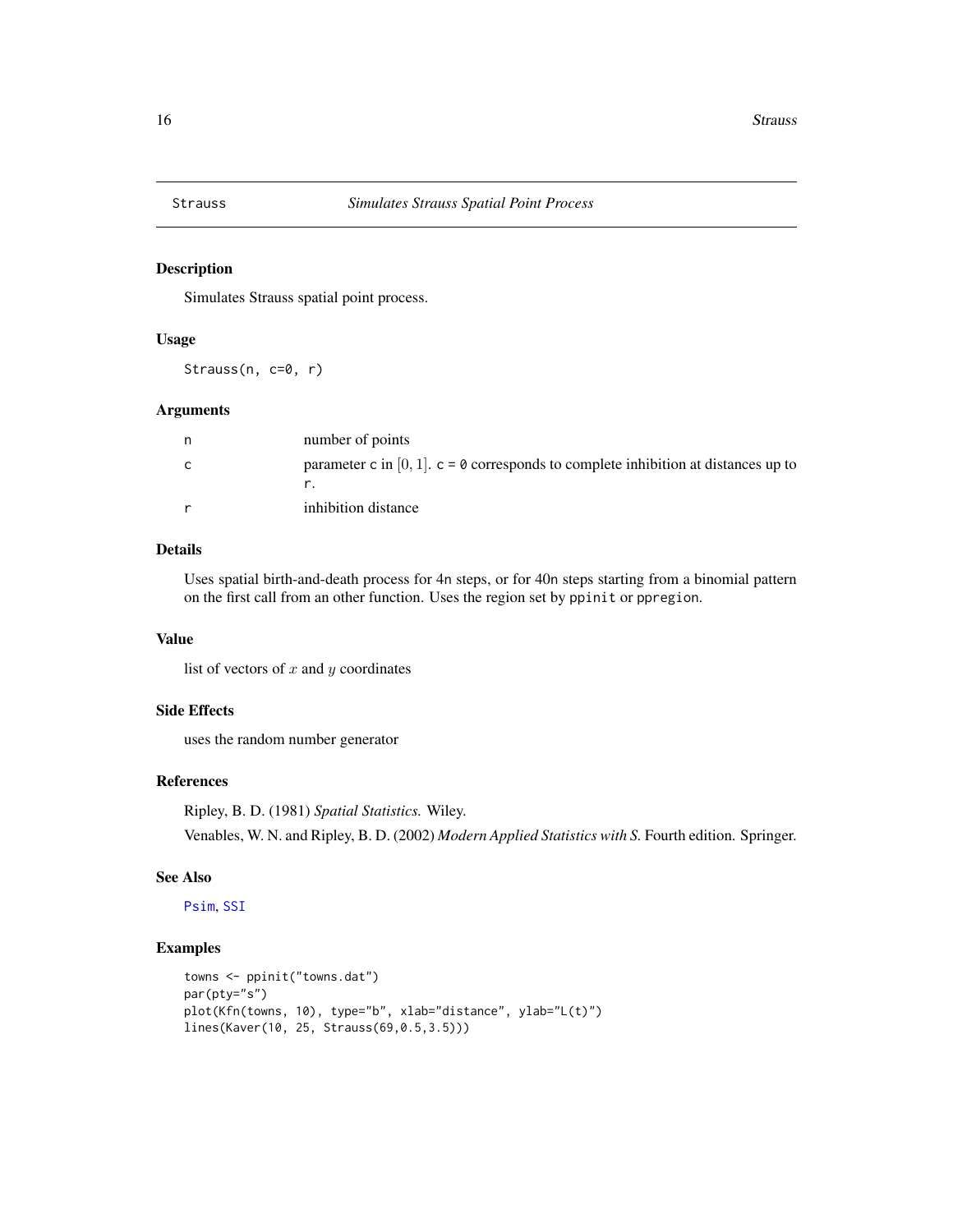<span id="page-16-1"></span><span id="page-16-0"></span>

Fits a trend surface by generalized least-squares.

# Usage

surf.gls(np, covmod, x, y, z, nx = 1000, ...)

# Arguments

| np           | degree of polynomial surface                                                                                 |
|--------------|--------------------------------------------------------------------------------------------------------------|
| covmod       | function to evaluate covariance or correlation function                                                      |
| $\mathsf{x}$ | x coordinates or a data frame with columns $x, y, z$                                                         |
| y            | y coordinates                                                                                                |
| z            | z coordinates. Will supersede x\$z                                                                           |
| nx           | Number of bins for table of the covariance. Increasing adds accuracy, and in-<br>creases size of the object. |
|              | parameters for covmod                                                                                        |

#### Value

list with components

| beta         | the coefficients                  |
|--------------|-----------------------------------|
| $\times$     |                                   |
| <sub>V</sub> |                                   |
|              | and others for internal use only. |

# References

Ripley, B. D. (1981) *Spatial Statistics.* Wiley.

Venables, W. N. and Ripley, B. D. (2002) *Modern Applied Statistics with S.* Fourth edition. Springer.

# See Also

[trmat](#page-19-1), [surf.ls](#page-17-1), [prmat](#page-11-1), [semat](#page-13-1), [expcov](#page-3-1), [gaucov](#page-3-2), [sphercov](#page-3-2)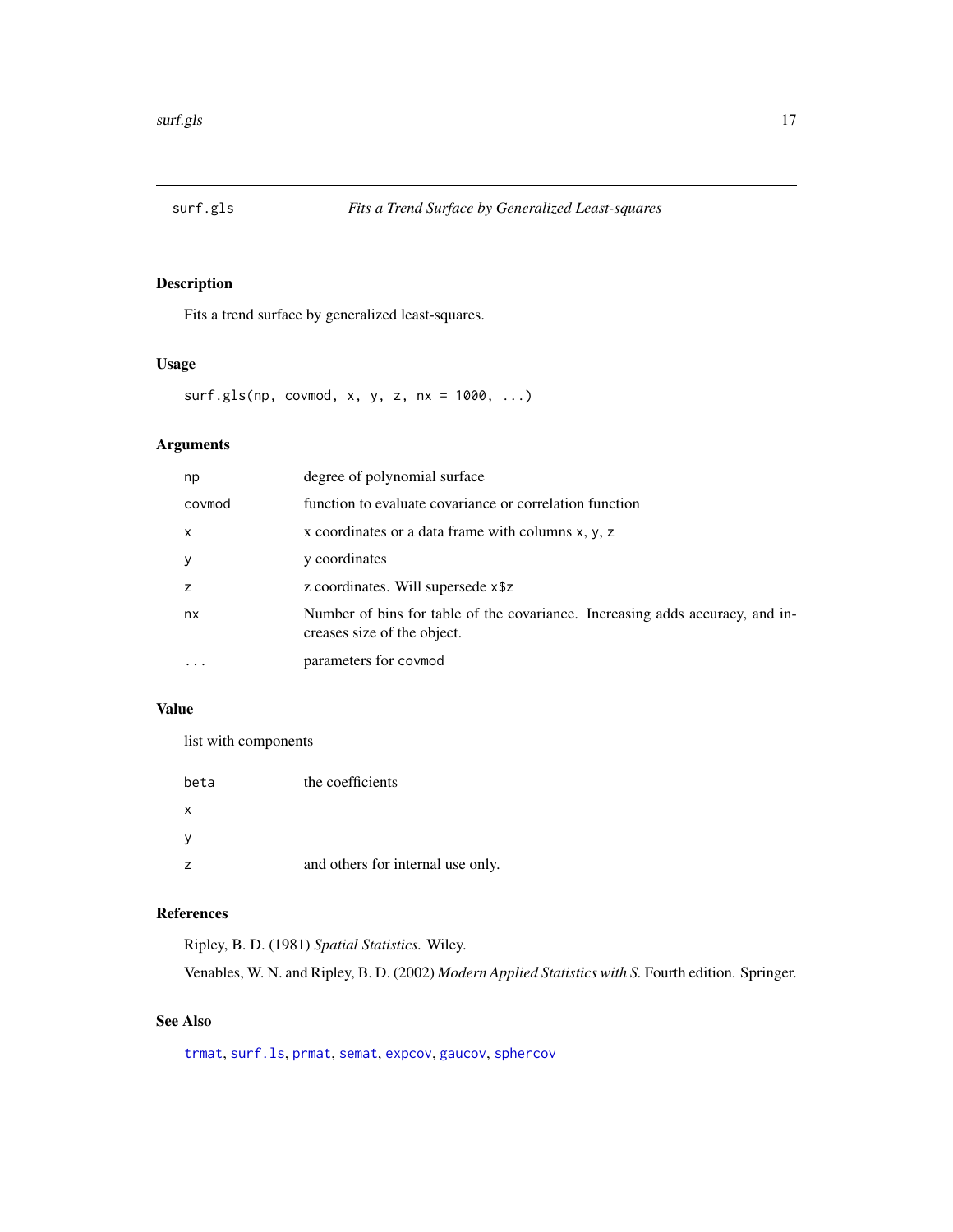#### Examples

```
library(MASS) # for eqscplot
data(topo, package="MASS")
topo.kr <- surf.gls(2, expcov, topo, d=0.7)
trsurf <- trmat(topo.kr, 0, 6.5, 0, 6.5, 50)
eqscplot(trsurf, type = "n")
contour(trsurf, add = TRUE)
prsurf <- prmat(topo.kr, 0, 6.5, 0, 6.5, 50)
contour(prsurf, levels=seq(700, 925, 25))
sesurf <- semat(topo.kr, 0, 6.5, 0, 6.5, 30)
eqscplot(sesurf, type = "n")
contour(sesurf, levels = c(22, 25), add = TRUE)
```
#### <span id="page-17-1"></span>surf.ls *Fits a Trend Surface by Least-squares*

#### Description

Fits a trend surface by least-squares.

#### Usage

surf.ls(np, x, y, z)

# Arguments

| np           | degree of polynomial surface                         |
|--------------|------------------------------------------------------|
| $\mathsf{x}$ | x coordinates or a data frame with columns $x, y, z$ |
| - V          | y coordinates                                        |
|              | z coordinates. Will supersede x\$z                   |

#### Value

list with components

| beta           | the coefficients                  |
|----------------|-----------------------------------|
| X              |                                   |
| y              |                                   |
| $\overline{z}$ | and others for internal use only. |

# References

Ripley, B. D. (1981) *Spatial Statistics.* Wiley. Venables, W. N. and Ripley, B. D. (2002) *Modern Applied Statistics with S.* Fourth edition. Springer.

<span id="page-17-0"></span>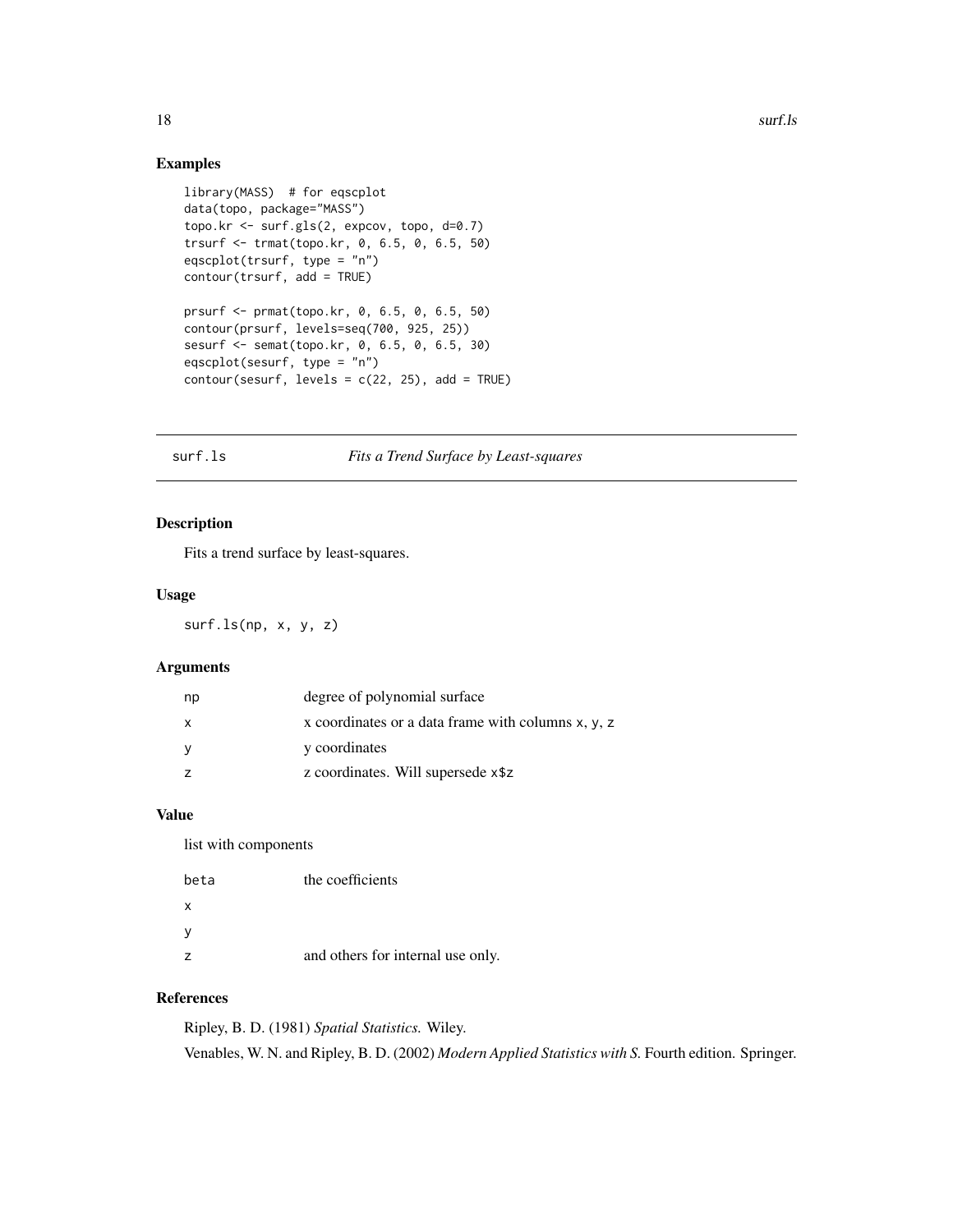#### <span id="page-18-0"></span>trls.influence 19

# See Also

[trmat](#page-19-1), [surf.gls](#page-16-1)

#### Examples

```
library(MASS) # for eqscplot
data(topo, package="MASS")
topo.kr <- surf.ls(2, topo)
trsurf <- trmat(topo.kr, 0, 6.5, 0, 6.5, 50)
eqscplot(trsurf, type = "n")
contour(trsurf, add = TRUE)
points(topo)
eqscplot(trsurf, type = "n")
contour(trsurf, add = TRUE)
plot(topo.kr, add = TRUE)
title(xlab= "Circle radius proportional to Cook's influence statistic")
```
trls.influence *Regression diagnostics for trend surfaces*

#### Description

This function provides the basic quantities which are used in forming a variety of diagnostics for checking the quality of regression fits for trend surfaces calculated by surf.ls.

# Usage

```
trls.influence(object)
## S3 method for class 'trls'
plot(x, border = "red", col = NA, pch = 4, cex = 0.6,add = FALSE, div = 8, ...)
```
#### Arguments

| object, x                                | Fitted trend surface model from surf. 1s                |  |
|------------------------------------------|---------------------------------------------------------|--|
| div                                      | scaling factor for influence circle radii in plot. trls |  |
| add                                      | add influence plot to existing graphics if TRUE         |  |
| border, $col$ , $pch$ , $cex$ , $\ldots$ |                                                         |  |
|                                          | additional graphical parameters                         |  |

#### Value

trls.influence returns a list with components:

| r       | raw residuals as given by residuals.trls |
|---------|------------------------------------------|
| hii     | diagonal elements of the Hat matrix      |
| stresid | standardised residuals                   |
| Di      | Cook's statistic                         |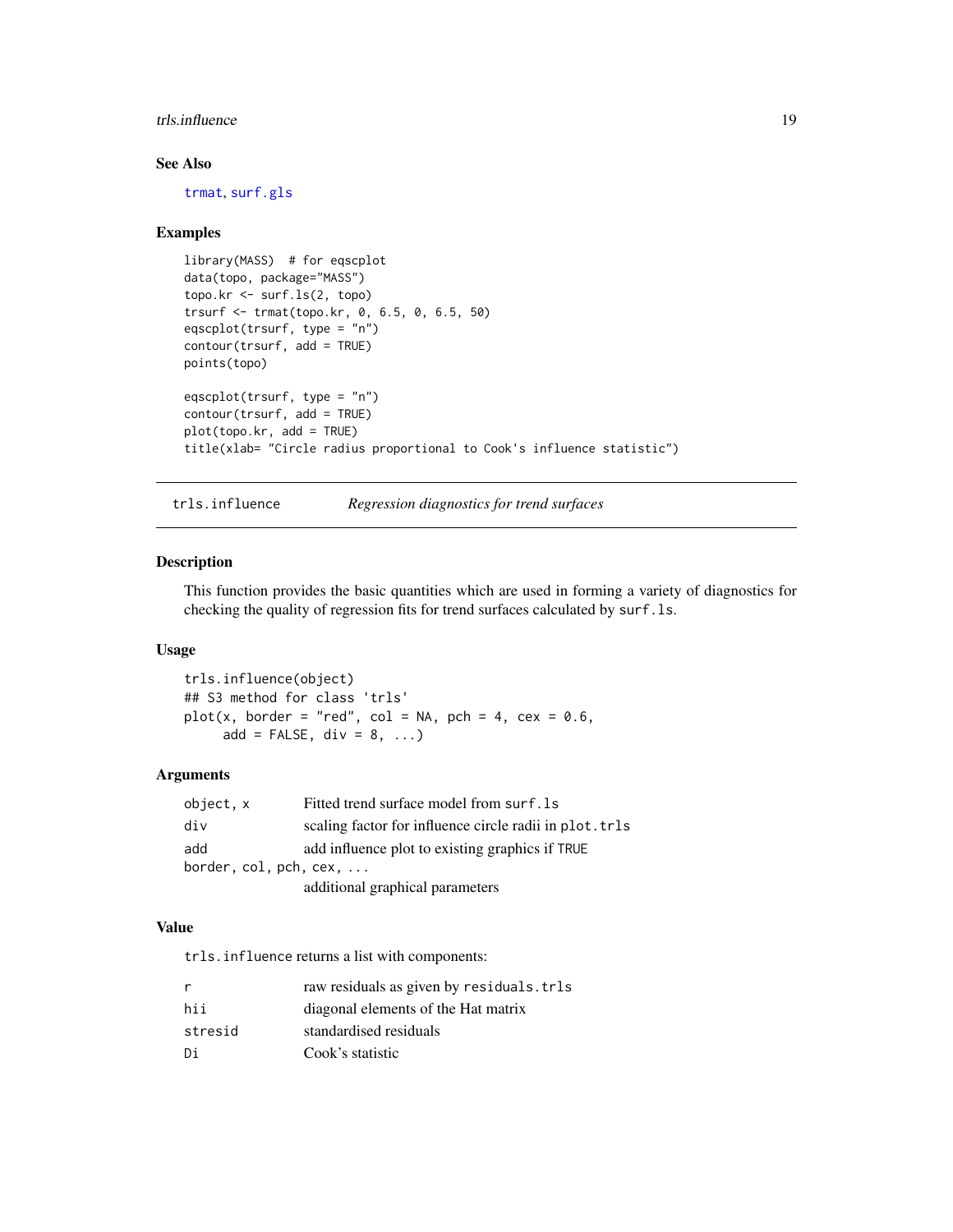#### <span id="page-19-0"></span>References

Unwin, D. J., Wrigley, N. (1987) Towards a general-theory of control point distribution effects in trend surface models. *Computers and Geosciences,* 13, 351–355.

Venables, W. N. and Ripley, B. D. (2002) *Modern Applied Statistics with S.* Fourth edition. Springer.

# See Also

[surf.ls](#page-17-1), [influence.measures](#page-0-0), [plot.lm](#page-0-0)

#### Examples

```
library(MASS) # for eqscplot
data(topo, package = "MASS")
topo2 <- surf.ls(2, topo)
infl.topo2 <- trls.influence(topo2)
(cand <- as.data.frame(infl.topo2)[abs(infl.topo2$stresid) > 1.5, ])
cand.xy <- topo[as.integer(rownames(cand)), c("x", "y")]
trsurf <- trmat(topo2, 0, 6.5, 0, 6.5, 50)
eqscplot(trsurf, type = "n")
contour(trsurf, add = TRUE, col = "grey")
plot(topo2, add = TRUE, div = 3)points(cand.xy, pch = 16, col = "orange")text(cand(xy, labels = rownames(cand(xy), pos = 4, offset = 0.5)
```
<span id="page-19-1"></span>

trmat *Evaluate Trend Surface over a Grid*

#### Description

Evaluate trend surface over a grid.

#### Usage

trmat(obj, xl, xu, yl, yu, n)

#### Arguments

| obi | object returned by surf. Is or surf.gls |
|-----|-----------------------------------------|
| x1  | limits of the rectangle for grid        |
| xu  |                                         |
| yl  |                                         |
| yu  |                                         |
| n   | use n x n grid within the rectangle     |
|     |                                         |

#### Value

list with components x, y and z suitable for contour and image.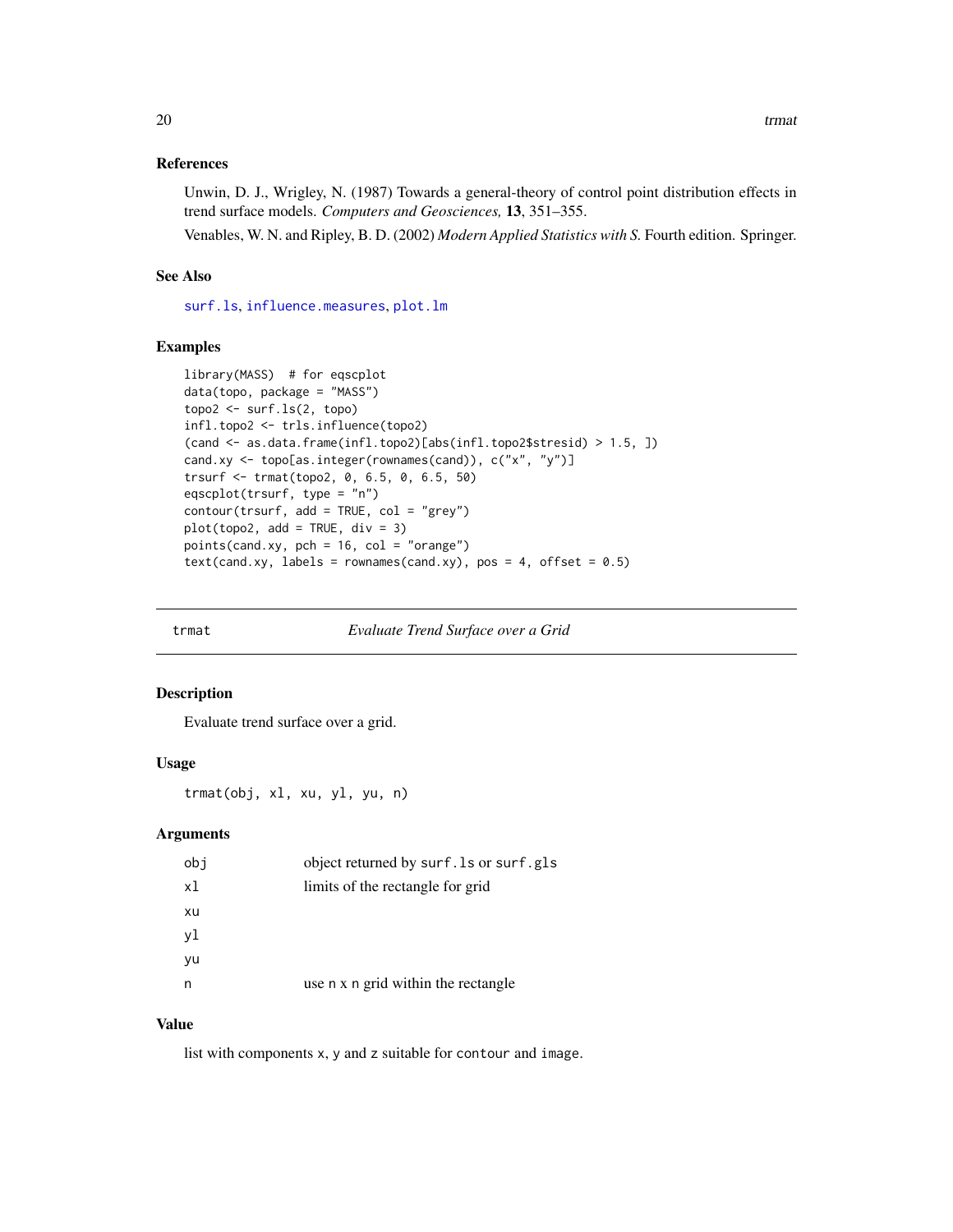# <span id="page-20-0"></span>variogram 21

#### References

Ripley, B. D. (1981) *Spatial Statistics.* Wiley.

Venables, W. N. and Ripley, B. D. (2002) *Modern Applied Statistics with S.* Fourth edition. Springer.

### See Also

[surf.ls](#page-17-1), [surf.gls](#page-16-1)

# Examples

```
data(topo, package="MASS")
topo.kr <- surf.ls(2, topo)
trsurf <- trmat(topo.kr, 0, 6.5, 0, 6.5, 50)
```
#### <span id="page-20-1"></span>variogram *Compute Spatial Variogram*

#### Description

Compute spatial (semi-)variogram of spatial data or residuals.

#### Usage

```
variogram(krig, nint, plotit = TRUE, ...)
```
# Arguments

| krig   | trend-surface or kriging object with columns x, y, and z |
|--------|----------------------------------------------------------|
| nint   | number of bins used                                      |
| plotit | logical for plotting                                     |
|        | parameters for the plot                                  |

# Details

Divides range of data into nint bins, and computes the average squared difference for pairs with separation in each bin. Returns results for bins with 6 or more pairs.

#### Value

x and y coordinates of the variogram and cnt, the number of pairs averaged per bin.

#### Side Effects

Plots the variogram if plotit = TRUE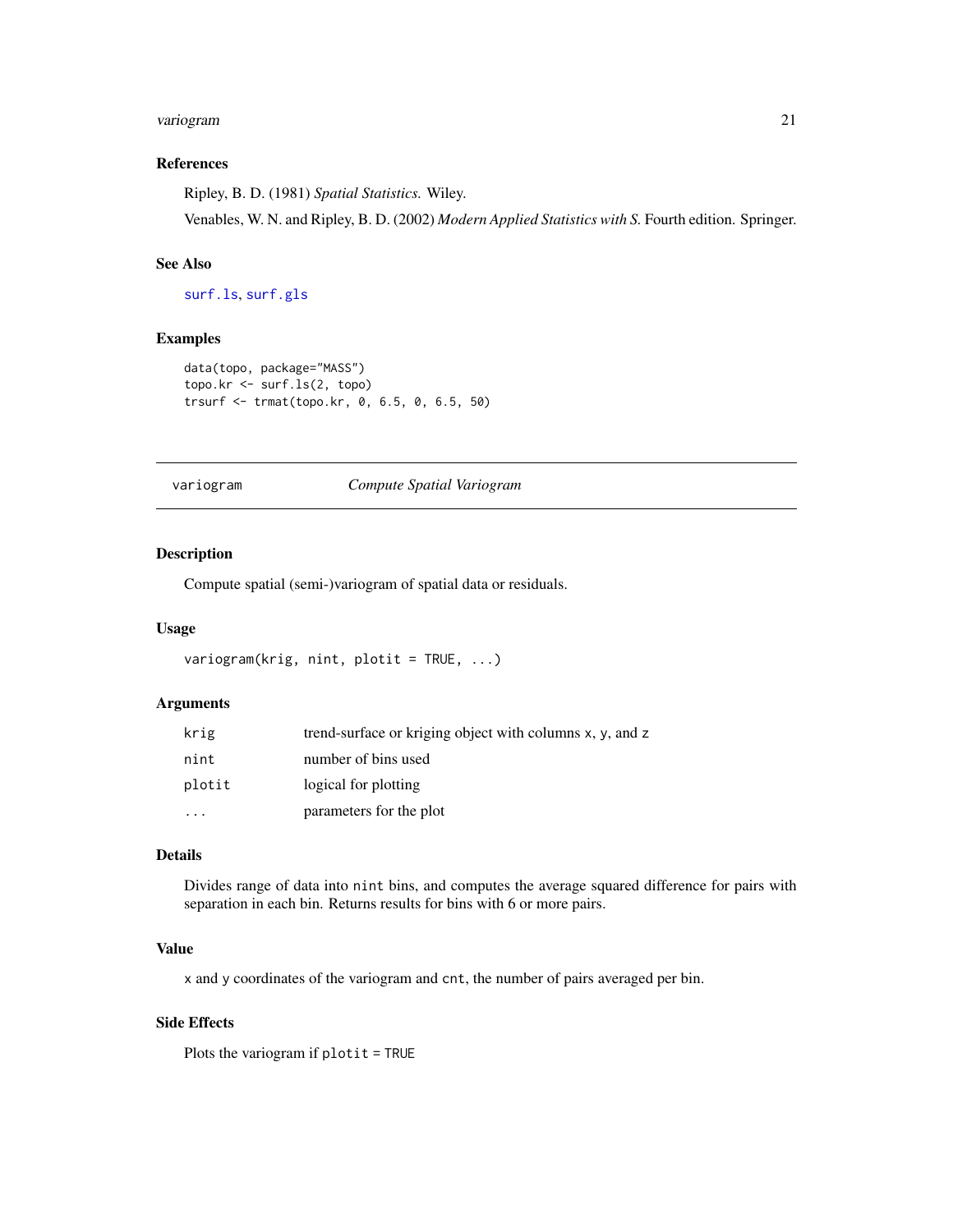# <span id="page-21-0"></span>References

Ripley, B. D. (1981) *Spatial Statistics.* Wiley.

Venables, W. N. and Ripley, B. D. (2002) *Modern Applied Statistics with S.* Fourth edition. Springer.

# See Also

[correlogram](#page-2-1)

# Examples

data(topo, package="MASS") topo.kr <- surf.ls(2, topo) variogram(topo.kr, 25)